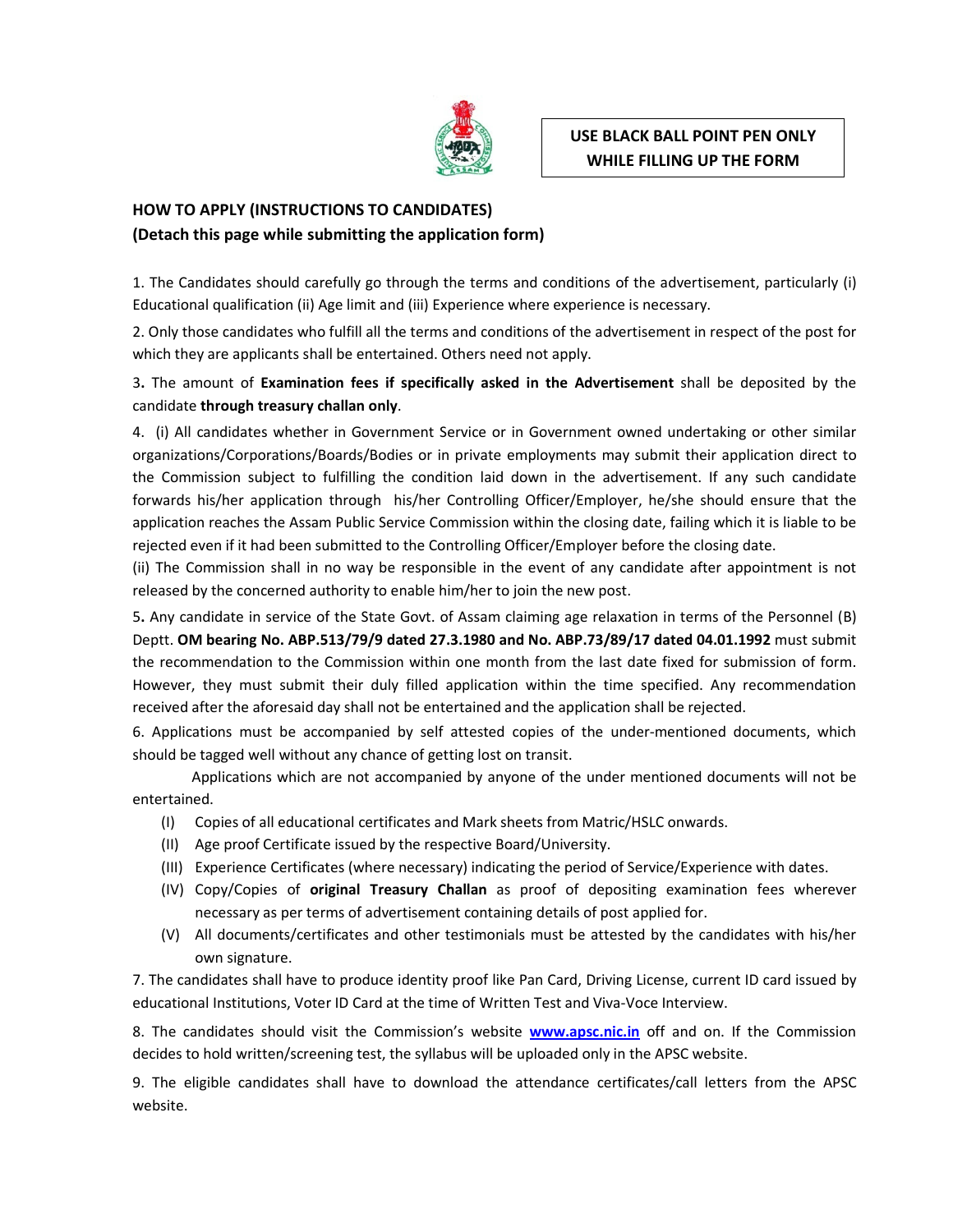

Paste here a copy of your recent passport size photograph of size 3.5 cm×4.5 cm & Sign in the box below.

# ASSAM PUBLIC SERVICE COMMISSION APPLICATION FORM

#### NAME OF THE POST AND DEPARTMENT APPLIED FOR…………………………………

………………………………………………………………………………………………………………………….

………………………………………………………………………………………………………………………….

| 1. | Name of the Candidate in full<br>(IN BLOCK LETTERS)<br>(As per HSLC certificate)                                                                                | ÷                    |                                                   |
|----|-----------------------------------------------------------------------------------------------------------------------------------------------------------------|----------------------|---------------------------------------------------|
|    |                                                                                                                                                                 |                      |                                                   |
| 2. | SEX: MALE/FEMALE                                                                                                                                                | ÷,                   |                                                   |
| 3. | Father's name in full                                                                                                                                           | ÷,                   |                                                   |
|    |                                                                                                                                                                 |                      |                                                   |
| 4. | Mother's name in full                                                                                                                                           | $\ddot{\phantom{1}}$ |                                                   |
|    |                                                                                                                                                                 |                      |                                                   |
| 5. | Present address for communication                                                                                                                               | $\ddot{\phantom{1}}$ |                                                   |
|    |                                                                                                                                                                 |                      |                                                   |
|    |                                                                                                                                                                 |                      |                                                   |
|    |                                                                                                                                                                 |                      |                                                   |
| 6. | Permanent address<br>(If the permanent address is same as                                                                                                       | $\mathbb{R}^2$       |                                                   |
|    | that of present address, please put a<br>tick mark only)                                                                                                        |                      |                                                   |
|    |                                                                                                                                                                 |                      |                                                   |
|    |                                                                                                                                                                 |                      |                                                   |
| 7. | Nationality                                                                                                                                                     | ÷                    |                                                   |
| 8. | Mention the caste you belong to<br>SC/ST(P)/ST(H)/OBC/MOBC/GEN.<br>Please tick the appropriate box.<br><b>NOTE: ATTACH SUPPORTING DOCUMENTS</b><br>(Except GEN) | $\sim$               | SC<br>ST(P)<br>ST(H)<br>MOBC<br>OBC<br><b>GEN</b> |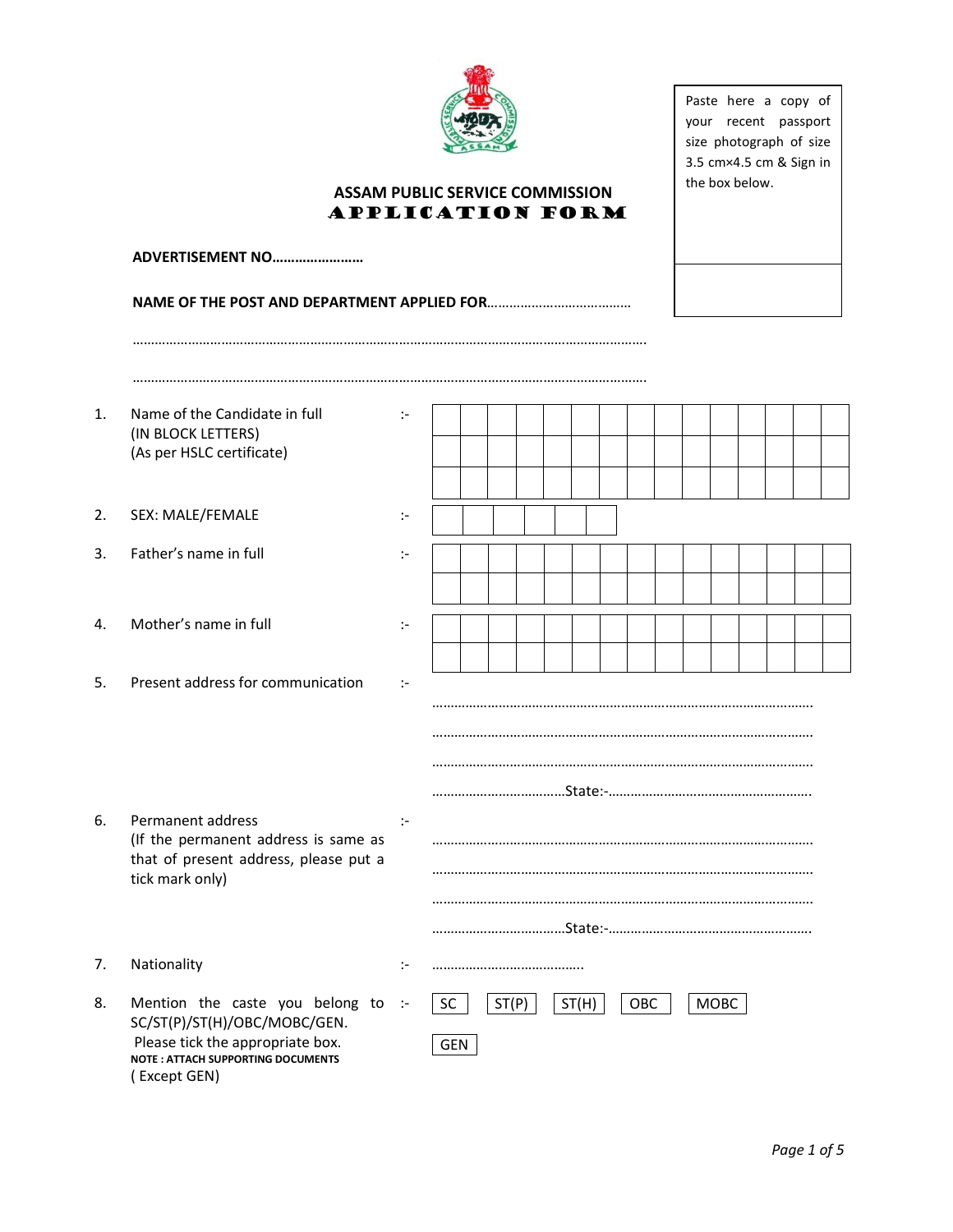9. If Ex-Serviceman mention

Date of Retirement/Release ( Attach copy of discharge certificate/Ex Servicemen ID Card)

- 10. Do you belong to any category of :-PWD? If so, please tick the appropriate box. NOTE : ATTACH SUPPORTING DOCUMENTS
- 11. Date of Birth (in Christian era) :-
- 12. Age on  $1<sup>st</sup>$  January 20...... (As per HSLC or equivalent Exam.) NOTE : ATTACH SUPPORTING DOCUMENTS
- 13.
- (A) Particulars of the prescribed Degree/Diploma Exams passed as per advertisement.

(i) Name of Degree(s)/Diploma(s) Passed, Name of College/Institution/ University/Board from which you have passed, year of passing & P.C. of marks if specifically asked. (Please write each Degree/Diploma separately and clearly)

(B) Prescribed Additional Qualification as per advertisement

(Degree/ Diploma/ Certificate etc. Passed showing name of the college/ Institution/University and year of passing and p.c. of marks called for in the advertisement. Incomplete/ Incorrect information shall lead to cancellation of application.) NOTE: ATTACH SUPPORTING DOCUMENTS

 (C) Whether any experience required as per advertisement (details of name of institution, location, post, period of working etc should be shown. Only experiences relevant to the advertisement should be mentioned) NOTE: ATTACH SUPPORTING DOCUMENTS (Use separate sheet, if necessary)

Personal number :- …………………………………… Rank :- …………………………………… Name of Service **in the Contract of Service** in the Contract of Service in the Contract of Service in the Contract of Service in the Contract of Service in the Contract of Service in the Contract of Service in the Contract Period of Service :- ............................................................................................ :- ............................................................................................



| ፦ |  |
|---|--|
|   |  |
|   |  |
|   |  |
|   |  |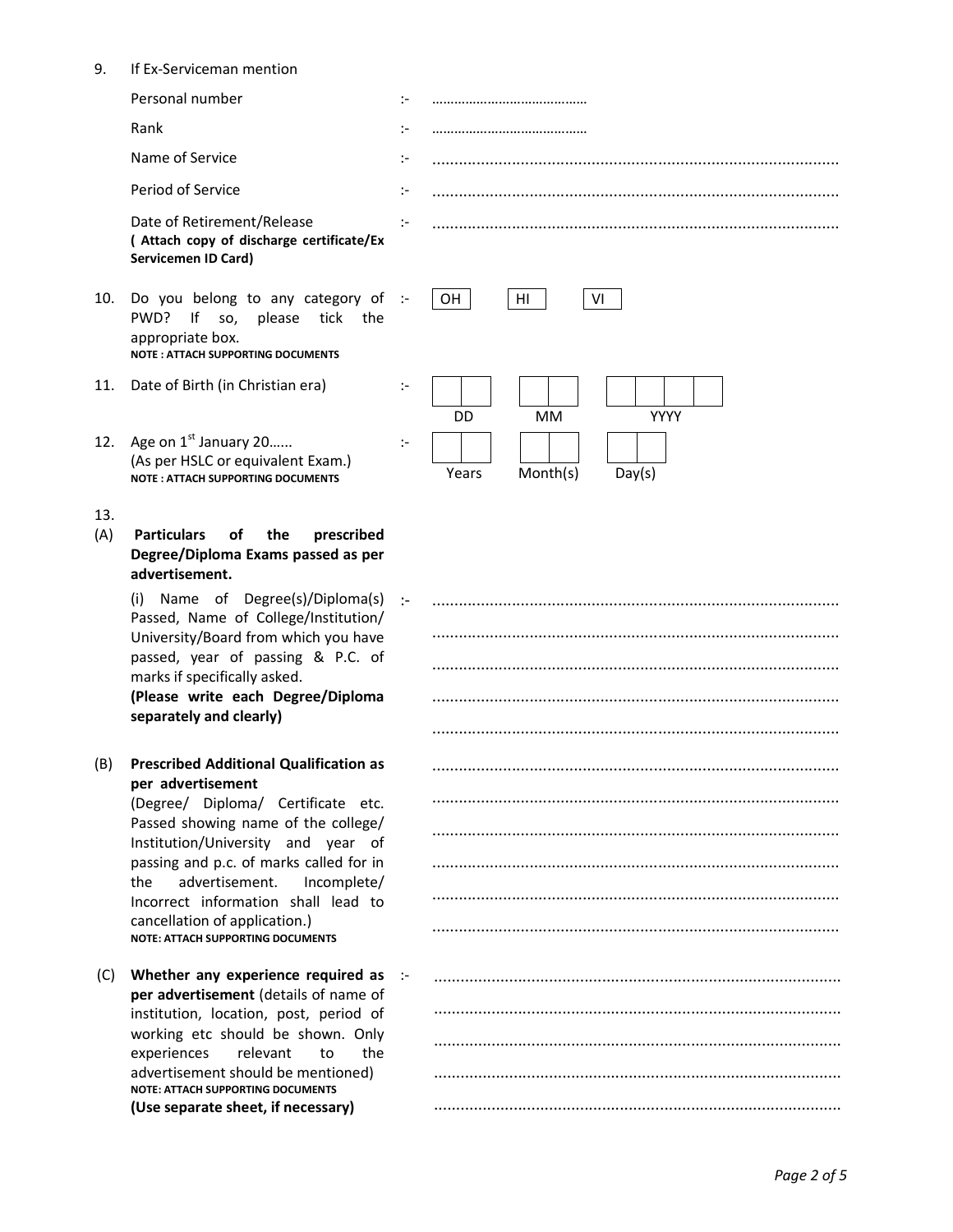### (D) For Doctors, Veterinary Doctors etc.

| (i) Registration No. (Wherever necessary)                                      |  |
|--------------------------------------------------------------------------------|--|
| (ii) Name of registering authority<br><b>NOTE: ATTACH SUPPORTING DOCUMENTS</b> |  |

## 14. ACADEMIC/ PROFESSIONAL QUALIFICATION/TRAINING COURSES, ETC. from HSLC Onwards (Use separate

| Name of Exam | <b>Division</b><br>/Grade/ | PC(%) of<br>Marks<br>Year of<br>passing |  | Duration<br>$_{\mathsf{of}}$ | <b>Institution/Board/University</b> | <b>Subjects Taken</b> |  |
|--------------|----------------------------|-----------------------------------------|--|------------------------------|-------------------------------------|-----------------------|--|
|              | Class                      | Obtained                                |  | course                       |                                     |                       |  |
|              |                            |                                         |  |                              |                                     |                       |  |
|              |                            |                                         |  |                              |                                     |                       |  |
|              |                            |                                         |  |                              |                                     |                       |  |
|              |                            |                                         |  |                              |                                     |                       |  |
|              |                            |                                         |  |                              |                                     |                       |  |
|              |                            |                                         |  |                              |                                     |                       |  |
|              |                            |                                         |  |                              |                                     |                       |  |
|              |                            |                                         |  |                              |                                     |                       |  |
|              |                            |                                         |  |                              |                                     |                       |  |
|              |                            |                                         |  |                              |                                     |                       |  |
|              |                            |                                         |  |                              |                                     |                       |  |
|              |                            |                                         |  |                              |                                     |                       |  |
|              |                            |                                         |  |                              |                                     |                       |  |
|              |                            |                                         |  |                              |                                     |                       |  |
|              |                            |                                         |  |                              |                                     |                       |  |
|              |                            |                                         |  |                              |                                     |                       |  |
|              |                            |                                         |  |                              |                                     |                       |  |
|              |                            |                                         |  |                              |                                     |                       |  |
|              |                            |                                         |  |                              |                                     |                       |  |
|              |                            |                                         |  |                              |                                     |                       |  |
|              |                            |                                         |  |                              |                                     |                       |  |
|              |                            |                                         |  |                              |                                     |                       |  |
|              |                            |                                         |  |                              |                                     |                       |  |
|              |                            |                                         |  |                              |                                     |                       |  |
|              |                            |                                         |  |                              |                                     |                       |  |
|              |                            |                                         |  |                              |                                     |                       |  |
|              |                            |                                         |  |                              |                                     |                       |  |
|              |                            |                                         |  |                              |                                     |                       |  |

Sheet, if necessary) NOTE: ATTACH SUPPORTING DOCUMENTS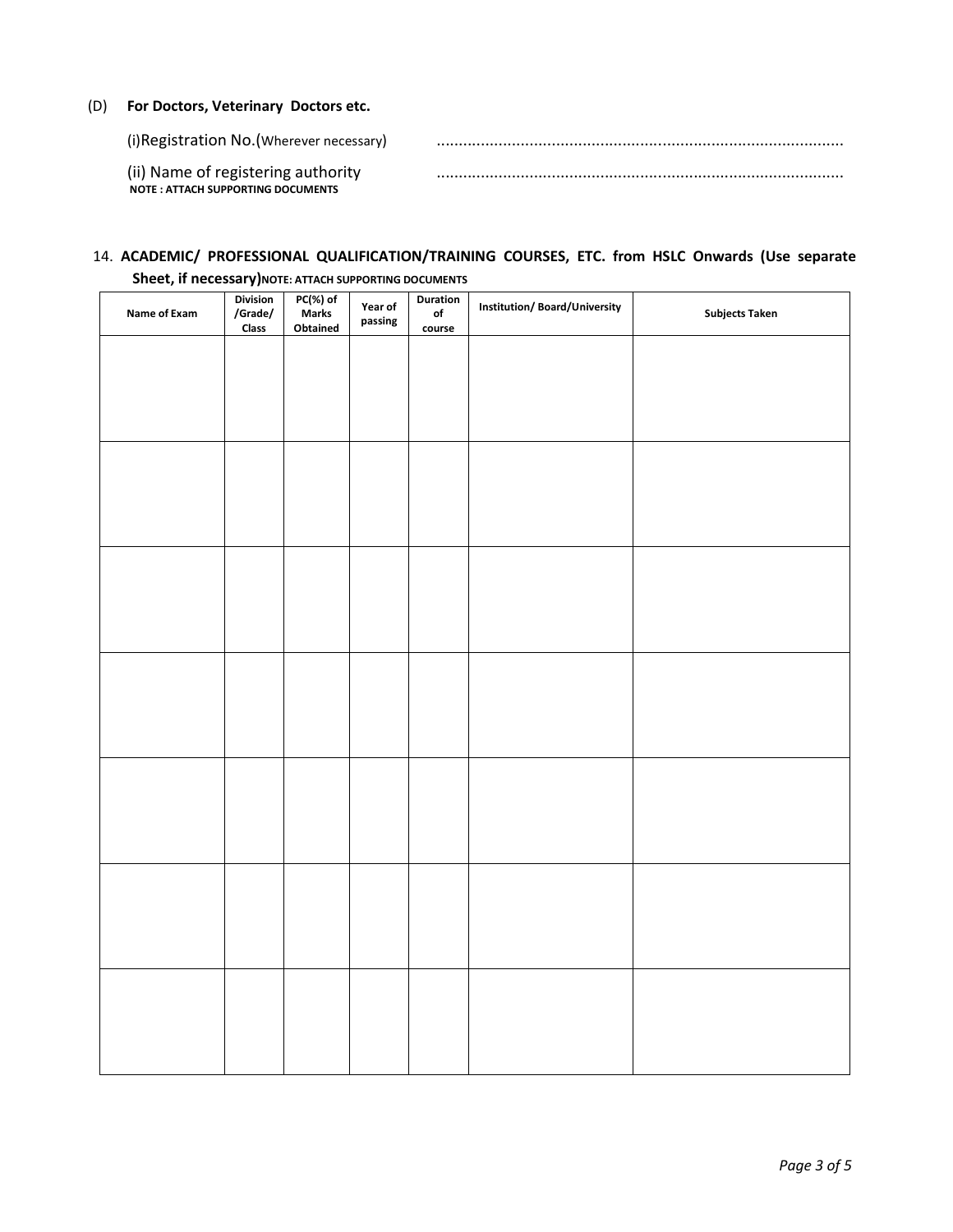### 15. EMPLOYMENT/EXPERIENCE (PARTICULARS OF ALL PREVIOUS AND PRESENT (IF ANY EMPLOYMENT) ARE TO BE FURNISHED)

| SI.<br>No. | Name and<br><b>Address of</b><br>the employer | Post held |                            | Period |    | Whether<br>Central/State<br>Govt. |
|------------|-----------------------------------------------|-----------|----------------------------|--------|----|-----------------------------------|
|            |                                               |           | <b>Nature of Work/Duty</b> | From   | To | Undertaking/<br>Private           |
| 1.         |                                               |           |                            |        |    |                                   |
| 2.         |                                               |           |                            |        |    |                                   |
| 3.         |                                               |           |                            |        |    |                                   |
| 4.         |                                               |           |                            |        |    |                                   |

16. Details of fee :- Examination Fee to be paid as per rate if specifically mentioned in the Advertisement in the HEAD OF THE ACCOUNTS, "NON TAX REVENUE OTHER NON TAX REVENUE 0051 PUBLIC SERVICE COMMISSION 102 STATE PUBLIC SERVICE COMISSION APPLICATION/EXAMINATION FEE RECEIPT OF ASSAM PUBLIC SERVICE COMMISSION." No fee is to be paid if not asked for and the column should be left blank.

| <b>Name of the Treasury</b> | No. and Date of            | Value |    | Reason of payment of half rate should |  |
|-----------------------------|----------------------------|-------|----|---------------------------------------|--|
| <b>Office</b>               | <b>Treasury</b><br>Receipt | Rs.   | Ρ. | be clearly stated                     |  |
|                             |                            |       |    |                                       |  |
|                             |                            |       |    |                                       |  |
|                             |                            |       |    |                                       |  |

NOTE: ENCLOSE COPY OF THE ORIGINAL TREASURY RECEIPT. NO DUPLICATE/PHOTOCOPIES WILL BE ACCEPTED.

17. Optional Subjects (If Applicable)

:- 1. …………………………………………………………

2. …………………………………………………………

18. Examination Centre (If Applicable)

:- ......…………………………………………………………

Page 4 of 5